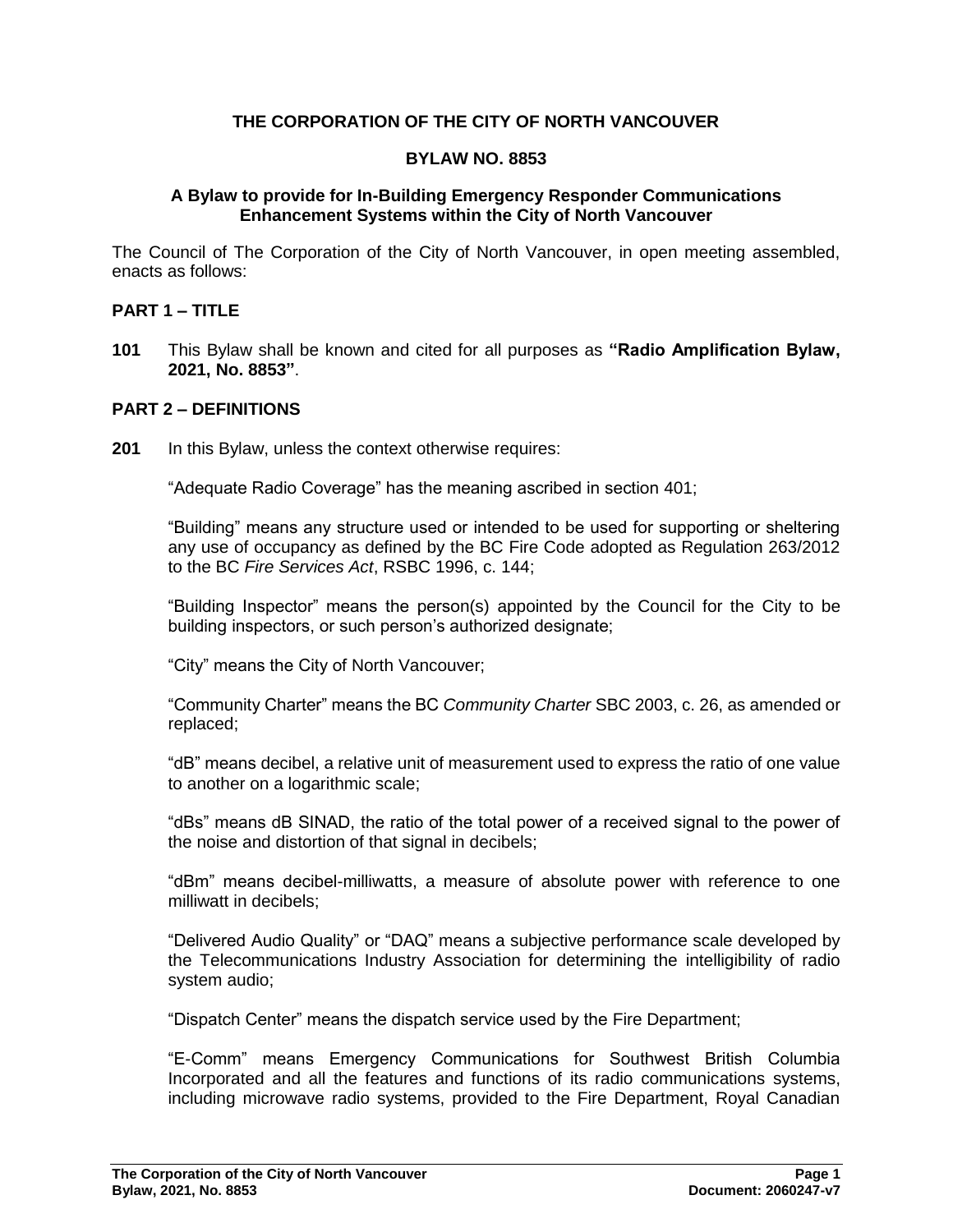Mounted Police, British Columbia Emergency Health Services, and other emergency services;

"Enhancement System" means an in-building emergency responder communications enhancement system, also known as a zone enhancer, that enhances radio signal coverage inside a building for the radio frequencies used by E-Comm;

"Fire Chief" means the person appointed as the Chief of the Fire Department of the City or an authorized designate;

"Fire Department" means the department of the City that provides municipal emergency and non-emergency fire and rescue services;

"Inadequate Radio Coverage" means radio coverage that does not meet all of the criteria required in section 401;

"Low-E reflective glass" means glass that has been treated with a coating intended to reflect infrared and ultraviolet radiation;

"NEMA Type 4" means a waterproof enclosure as defined by the National Electrical Manufacturers Association;

"Owner" has the meaning prescribed in the *Community Charter*;

"Permit" means authorization in writing by the Building Inspector to perform construction or demolition of a building or structure, or to permit occupancy of a building or structure, all as regulated by the Construction Regulation Bylaw 2003, No. 7390, as amended or replaced;

"P25" means Project 25 which is a suite of standards for the design and manufacture of interoperable digital two-way wireless communication products. Project 25 is administered by the Telecommunications Industry Association (TIA);

"Shadowed Area" means an area that suffers attenuation or obstruction of radio signals to or from the area as a result of the interposition of all or any part of a building or structure in the radio signal path (line of sight) between the area and the transmitting/receiving site of E-Comm;

"SINAD" means signal-to-noise and distortion ratio and is a measure of the quality of a signal from a communications device;

"Test Operator" means an individual or company with experience in testing radio communications signals and whose credentials are satisfactory to the Fire Chief.

### **PART 3 – APPLICABILITY**

### **301 – Applies to all Buildings**

Unless specifically exempted in this Bylaw, this Bylaw applies to all Buildings within the municipal boundaries of the City.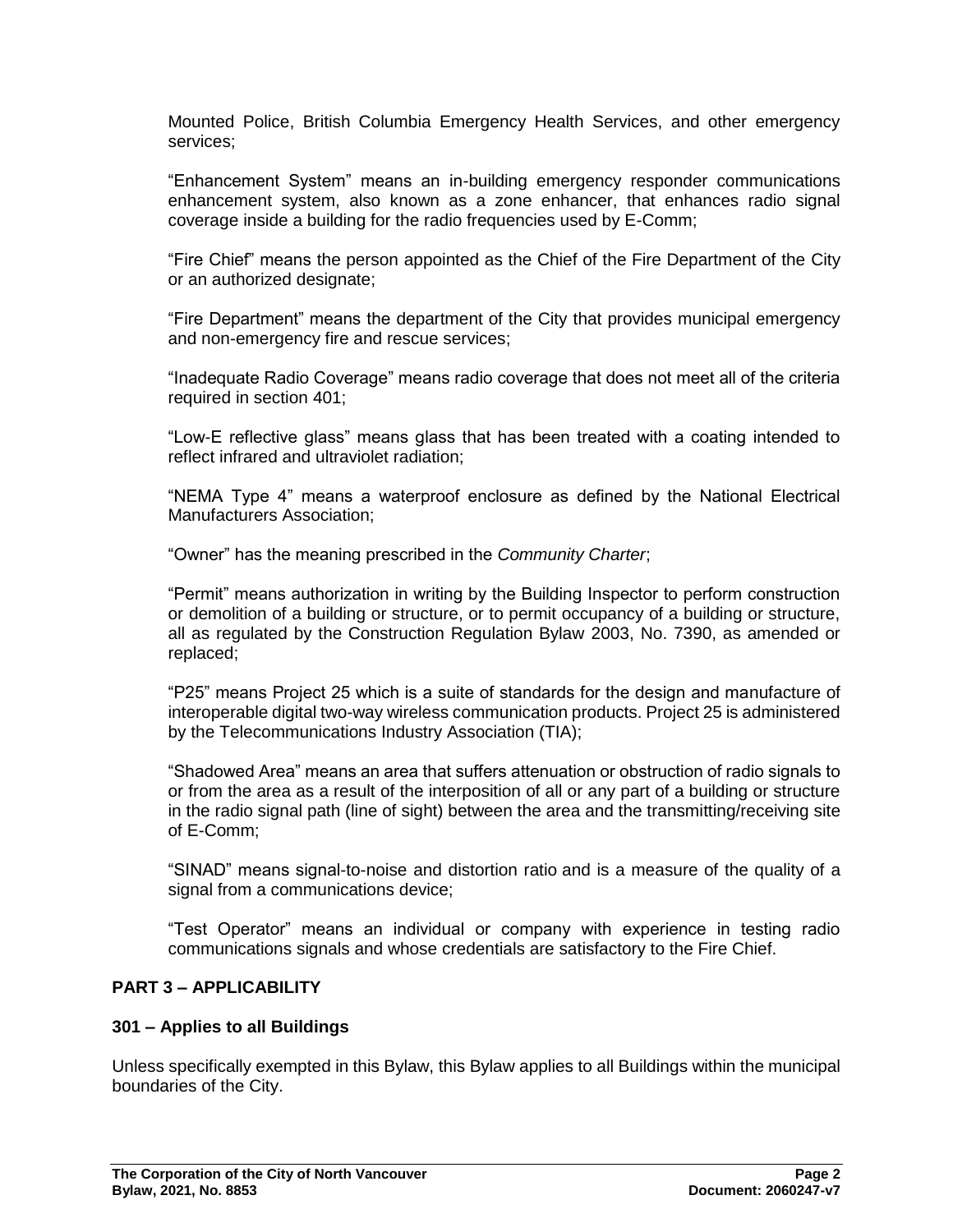## **302 – Exemptions**

This Bylaw shall not apply to:

- (a) Any single-family detached or semi-detached residence;
- (b) Any Building or structure that complies with all of the following:
	- i. is constructed entirely of wood frame;
	- ii. does not have any metal cladding;
	- iii. does not have any Low-E reflective glass;
	- iv. does not have any portion of the Building or structure with a floor level that is partially or wholly underground, including basements, cellars and crawlspaces;
	- v. the area of all the floors of the Building or structure is less than 5000 square metres, as measured to the lesser of the outside edge of the exterior walls or sheathing; and
	- vi. is less than 12 metres in height, as measured from the lowest ground elevation of the Building or structure to the highest point of the Building or structure; or

Any Building that has been granted an exemption in writing by the Fire Chief or Building Official, where the Fire Chief or Building Official considers that the Building should be exempt from this Bylaw, having consideration for the operational needs of the City, the need for or quality of radio coverage in the Building, or any other factor the Building Official or Fire Chief considers appropriate.

## **PART 4 – REQUIREMENTS TO PROVIDE ADEQUATE RADIO COVERAGE**

### **401 – Adequate Radio Coverage**

For the purposes of this Bylaw, "Adequate Radio Coverage" means coverage that meets all of the following criteria:

- (a) System access and DAQ of 3.4 or better (speech understandable with repetition only rarely, some noise or distortion may be present) for communication between a portable (handheld) radio with simple flexible whip antenna and E-Comm radio communication sites:
	- i. within the Building, for a minimum of 90% of the area of each floor of the Building, including underground areas such as for parking;
	- ii. within the Building, for 100% of fire command centres, stairwells, protectin-place areas, lobby refuge areas, equipment rooms and high-hazard areas; and
	- iii. in areas that are in the Shadow Area of the Building, in 90% of all areas where DAQ 3.4 could be achieved before the erection, construction or modification of the Building or structure.

As an aid to system design, DAQ 3.4 has been measured by NTIA (U.S. Department of Commerce, National Telecommunications and Information Administration) to be approximately equivalent to 22 dBs (22 dB SINAD) for analogue signals modulated with a 1 kHz tone at 1.5 kHz deviation, and to 2%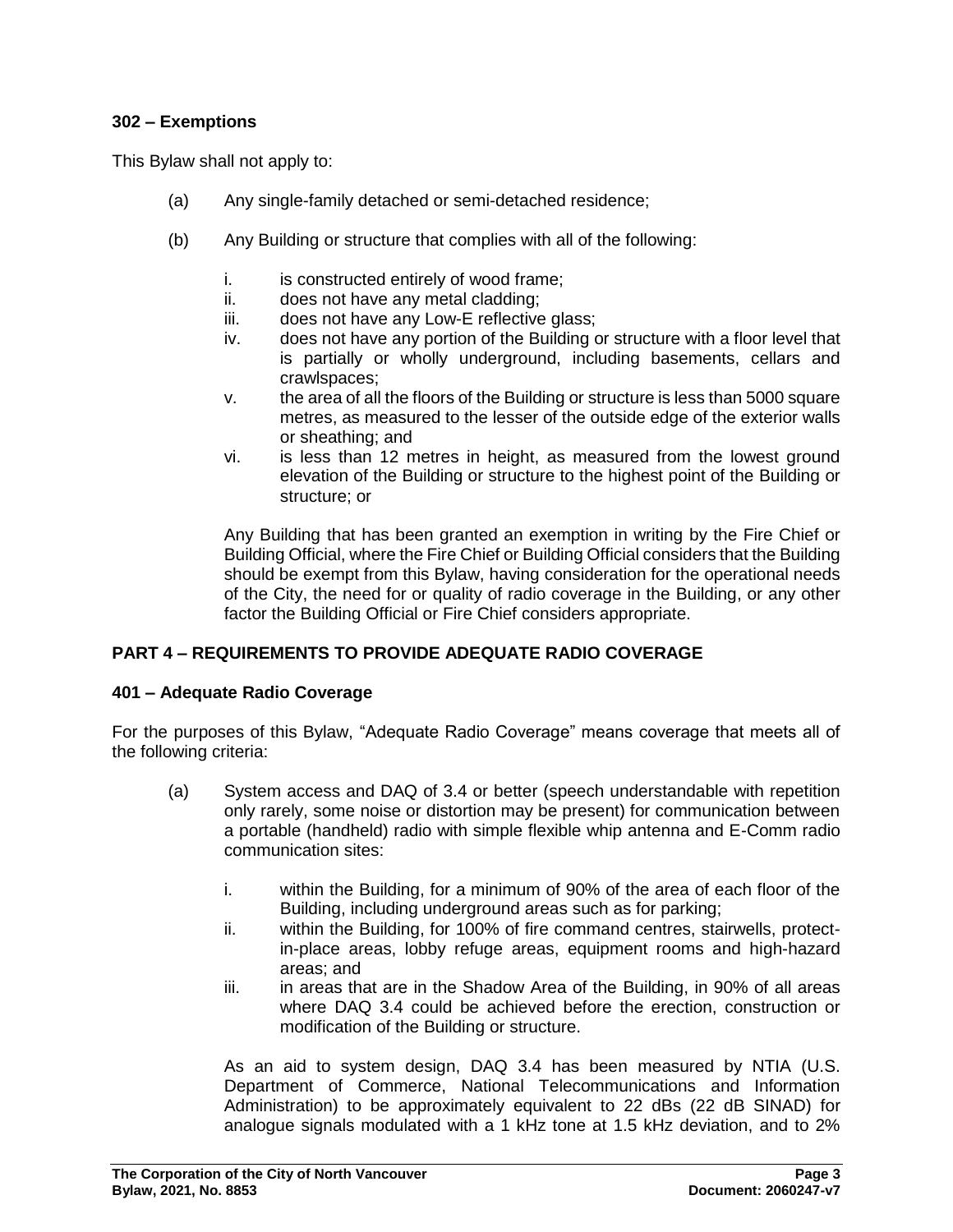BER (Bit Error Rate) for P25 digital signals. It is approximately equivalent to a received signal level of -95 dBm, in the absence of other signals that may affect the receiver. Good design should provide a margin of not less than 10 dB to allow for uncontrolled variables. Based on the foregoing, the design target for indoor coverage should be -85 dBm;

- (b) Signaling transmitted by the portable radios (radio ID, Emergency Alert, or other signals used by the Fire Department) shall pass through the Enhancement System and be rebroadcast to all receiving radios;
- (c) The radio frequency range to be supported shall be any frequencies used by the E-Comm network. If signal amplifiers are used, they shall include filters that will protect the amplifiers from overload and the system from interference by out-ofband signals; and
- (d) In the event that active amplification is required to meet the foregoing communication quality requirements in the Building including the Shadowed Area of the Building, coordination with E-Comm is required to ensure that its outdoor radio communication performance is not degraded. If there is a trade-off to be made between maintaining the E-Comm outdoor radio communication performance and restoration of signal strength in the Building and Shadowed Area, the trade-off decision shall be made by E-Comm and communicated to the Fire Chief by the Building Owner.

### **402 – Requirement to Provide Adequate Radio Coverage**

Subject to the exemptions listed in Part 3 of this Bylaw and except as otherwise provided, a Building must have Adequate Radio Coverage within the Building:

- (a) For 90% of the area of each floor of the Building, including underground areas; and
- (b) For any part of those areas designed or designated in the Building as being fire command centres, stairwells, protect-in-place areas, lobby refuge areas, equipment rooms and high-hazard areas.

### **403 – Licensing Requirements**

All active systems shall be licensed by the federal regulator, Innovation, Science & Economic Development Canada (ISED) and shall comply with the applicable Standard Radio Systems Plan (SRSP). Radio equipment shall only be selected from the ISED Radio Equipment List. Any License required shall be renewed annually by the Building Owner and the cost of the license borne solely by the Building Owner.

### **404 – System Changes**

Enhancement Systems shall be capable of upgrade to allow for instances where the Fire Department changes or adds system frequencies, or changes or adds signaling functionality, in order to maintain system coverage as originally designed.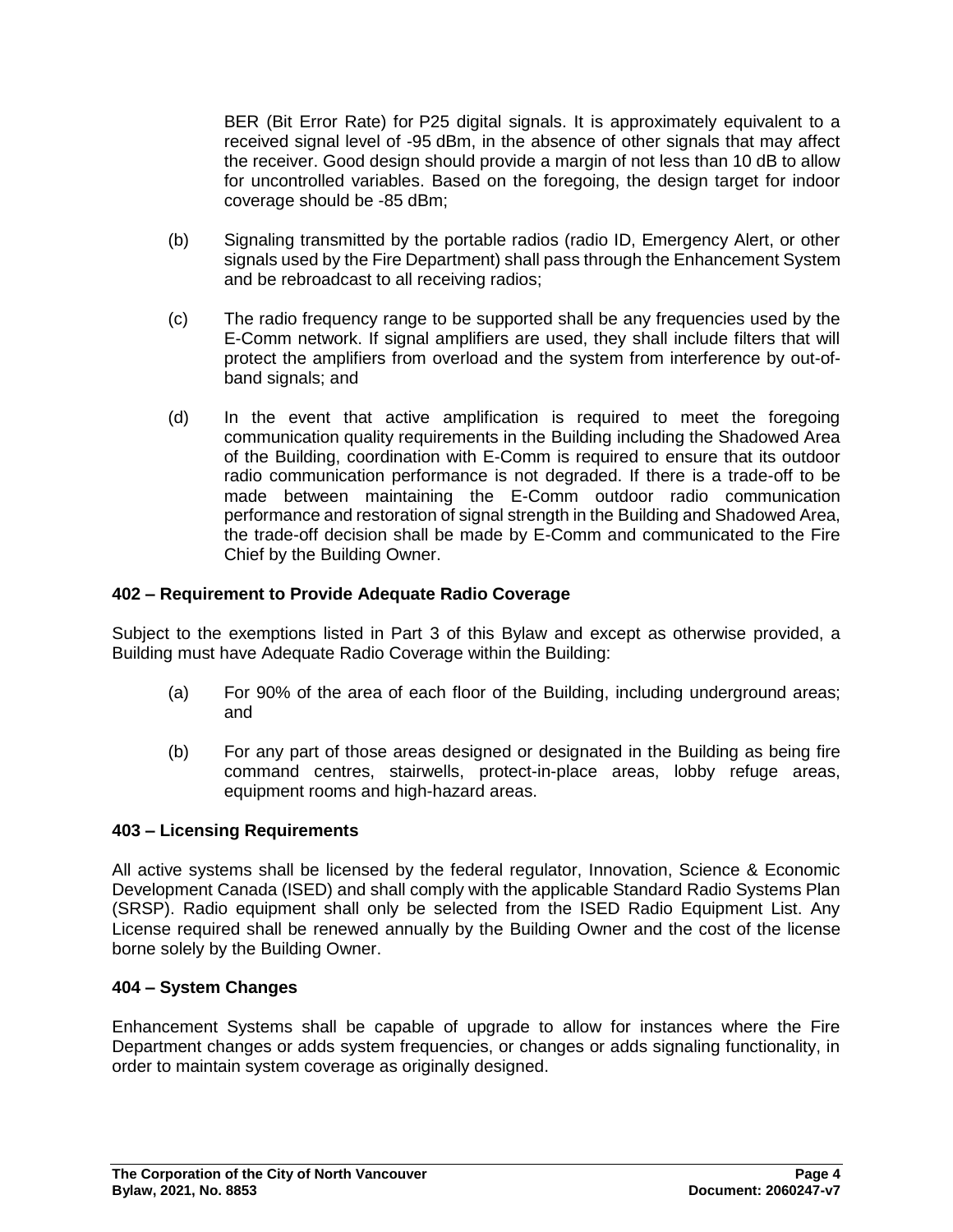# **PART 5 – ENHANCEMENT SYSTEMS ALLOWED**

### **501 – Systems Allowed**

Where a Building must provide an Enhancement System to achieve Adequate Radio Coverage to comply with section 402 of this Bylaw, such Enhancement System shall include any of the following that are sufficient to achieve the required criteria:

- (a) Passive antenna systems or radiating cable systems;
- (b) Distributed antenna systems with unidirectional or bidirectional amplifiers as required;
- (c) Voting receiver systems; or
- (d) Any other system acceptable to the Fire Chief, as signified in writing on a case by case basis.

#### **502 – Secondary Power**

If any part of the installed Enhancement System contains an electrically powered component, the system shall be equipped to operate on an independent "Uninterruptible Power Supply" (UPS), using a battery and/or generator system, for a period of at least twelve hours without external power or maintenance. All amplifiers and electronics required by the system shall be protected by NEMA type 4 or higher enclosures. The UPS shall automatically charge the batteries in the presence of external power.

The UPS shall provide supervisory signals to the fire alarm to indicate:

- (a) Failure of primary power;
- (b) Failure of the UPS charger (primary power but no charger output); and
- (c) 70% discharge of the batteries.

#### **503 – Emergency Generators**

The Owner of a Building that is equipped with emergency generators for backup power shall ensure that such generator is connected to and provides emergency power to the Enhancement System UPS.

#### **504 – System Monitoring**

Active components of the Enhancement System shall be capable of sending the following supervisory signals, which shall be connected to and monitored by the fire alarm panel:

- (a) Donor antenna malfunction;
- (b) Active RF-emitting device failure;
- (c) Low battery capacity (70% depleted);
- (d) Active system component failure;
- (e) Loss of normal AC power; and
- (f) Failure of battery charger.

#### **505 – Remote Annunciation**

The Enhancement System supervisory signals shall be summarized on a graphic annunciator located near the Fire Alarm Panel as described in this section, either: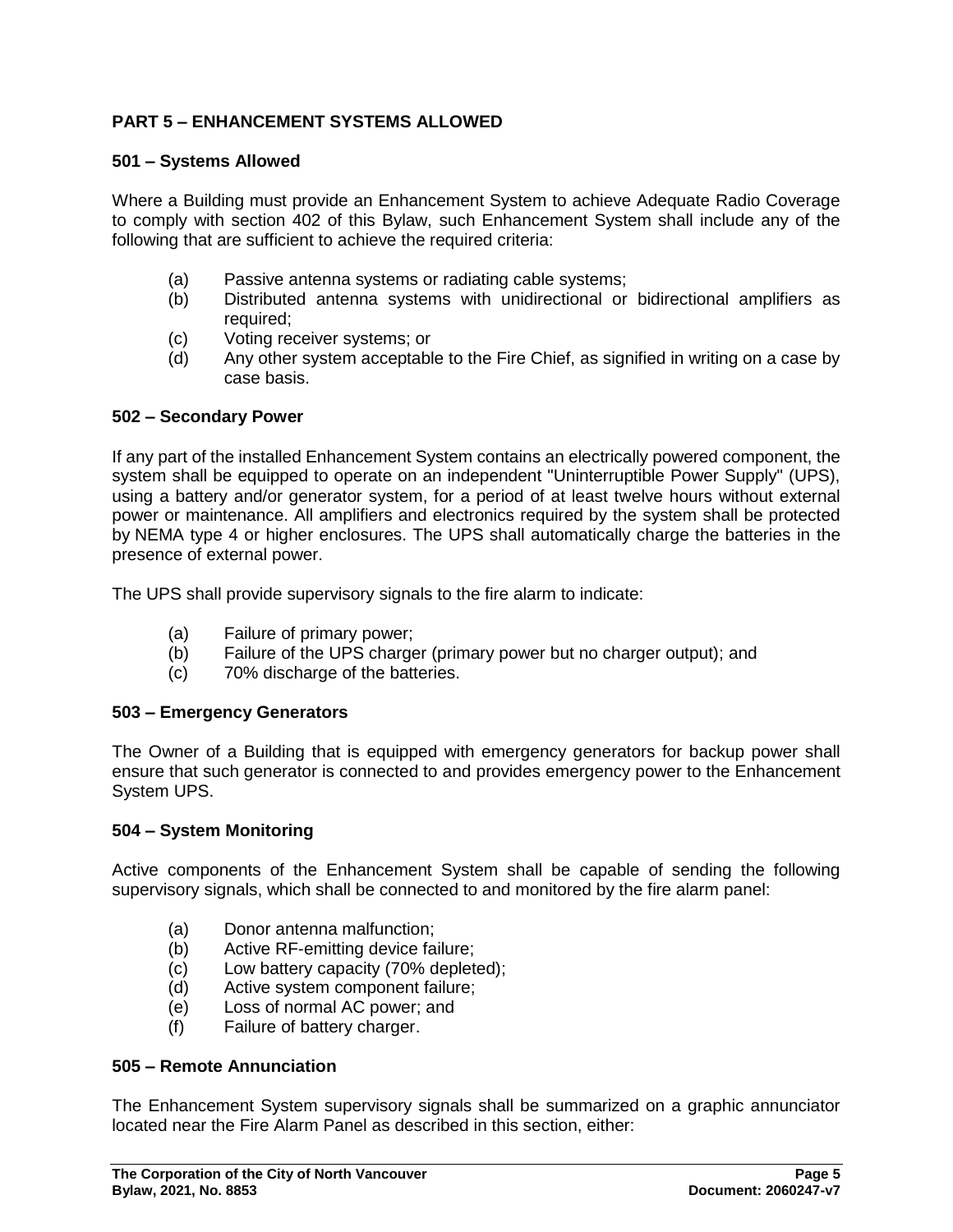- (a) Using a stand-alone, hardwired annunciator designed to display the supervisory signals described in section 504; or
- (b) As part of the Fire Alarm graphic annunciator using a delineated area labelled "Radio Enhancement System" containing 3 LEDs:
	- i. normal operation shall be annunciated with a green LED labelled "Normal" that indicates there are no supervisory signals being sent by the Enhancement System;
	- ii. off normal operation shall be annunciated with a yellow LED labelled "Trouble" that indicates a supervisory signal specified in 504 e), f) or any other signal where the Enhancement System is off normal but still fully operational for in-building radio communications; and
	- iii. system failure shall be annunciated by a yellow LED labelled "Failure" that indicates a supervisory signal specified in 504 a), b), c), d), or any other supervisory signal that indicates the radio communication performance of the system is unreliable

# **PART 6 – PROCEDURES TO VERIFY AND MAINTAIN COMPLIANCE**

### **601 – Initial Compliance**

After a new Enhancement System has been installed and before that system is put into regular operation, the Owner of a Building regulated by this Bylaw shall arrange for tests by a Test Operator to verify that the Enhancement System is installed and operates in compliance with this Bylaw, at the sole expense of the Owner. The procedures used for testing shall be developed by the Owner, subject to acceptance by the Fire Chief, and in compliance with the following guidelines:

## Acceptance Tests

Enhancement System acceptance shall be based upon a commissioning report that consists of the following tests and information:

- (a) Radio Coverage testing:
	- i. radio coverage testing shall be performed when the construction of the Building is substantially complete and all interior and exterior doors and windows have been installed. All doors and windows shall remain closed during testing;
	- ii. acceptance tests shall be performed using radio frequencies assigned to the Dispatch Center, after proper coordination with an agent of that system and with the Fire Chief;
	- iii. if queuing occurs on the radio system while testing is underway, testing shall be terminated immediately and resumed only when traffic levels on the radio system drop to the level where queuing will no longer occur;
	- iv. for all DAQ tests, a pre-defined "Harvard" sentence should be used, such that the listeners are not aware of the sentence in advance on each test. A different recorded sentence should be used at each location;
	- v. where the Shadowed Area, or the floor plate area of a Building, is greater than 4,500 m2 it shall be divided into a uniform grid of not more than 15m on a side, or if the floor area is smaller than 4,500m2 it shall be divided into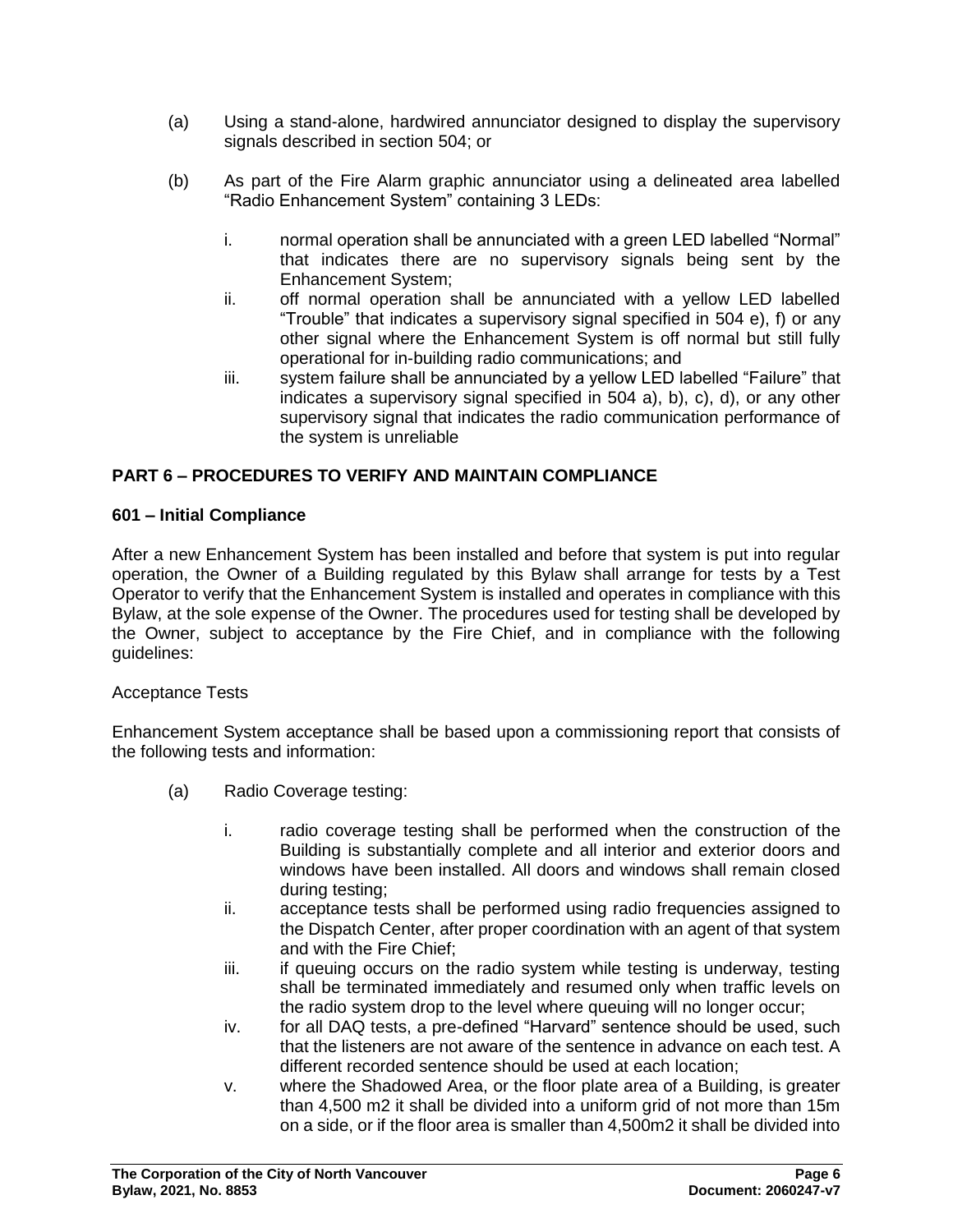a uniform grid of approximately 20 equal areas, to a minimum of 9m2, and measurements shall be taken at the centre of each grid area. The size of the grids shall also be reduced, or the number of grids increased, upon recommendation of the Fire Chief, or Building Inspector in areas where special construction or other obstruction may significantly affect radio signals. Tests shall also be performed in the fire command centres, stairwells, protect-in-place areas, lobby refuge areas, equipment rooms, and high-hazard areas without the use of a grid system;

- vi. tests shall first be made using a portable (handheld) radio of the type used by emergency service providers, held at hip level and using a simple flexible whip antenna, and shall be deemed satisfactory if Adequate Radio coverage can be achieved for a five-second test transmission in each direction. If system access is not reliable, or if Adequate Radio Coverage for five seconds cannot be achieved at any location, the Test Operator may move a maximum of 1.5m in any direction from the centre of the grid and repeat the test. If system access continues to be unreliable, or if Adequate Radio Coverage still cannot be achieved, or if there is any doubt about whether it can be achieved, a failure shall be recorded for that location;
- vii. a maximum of two (2) non-adjacent grid areas on a floor or in a Shadowed Area will be allowed to fail the test. In the event that three (3) or more grid areas on a floor or in a Shadowed Area fail the test, the floor or Shadowed Area may be divided into 40 approximately equal areas and the tests repeated. In such event, a maximum of four (4) non-adjacent areas will be allowed to fail the test. If the Enhancement System fails the 40-area test, the Owner shall have the Enhancement System altered to meet the 90% coverage requirement in section 3.2(a); otherwise the Enhancement System will not be accepted; and
- viii. if the Enhancement System fails to provide Adequate Radio Coverage in any of the fire command centre, any portion of a stairwell, protect-in-place areas, lobby refuge areas, equipment rooms, or high-hazard areas, the Owner shall have the Enhancement System altered to meet the 100% coverage requirement for these areas, otherwise the Enhancement System will not be accepted.
- (b) System Measurements:
	- i. measurements shall be taken and recorded in compliance with the E-Comm Coverage Enhancement System Commissioning Guidelines, and shall be included in the document specified in 601 e) ix.
- (c) Secondary Power:
	- i. backup batteries and power supplies shall be tested under full load by generating communication traffic automatically for a duration of at least one hour. If within the one-hour period the UPS shows any symptom of failure or impending failure, the test shall be continued to determine the integrity of the UPS. If the UPS fails within a twelve-hour continuous period, such UPS will not be accepted; and
	- ii. if the Building contains an emergency generator, the UPS shall be tested to ensure charging takes place on emergency generator power.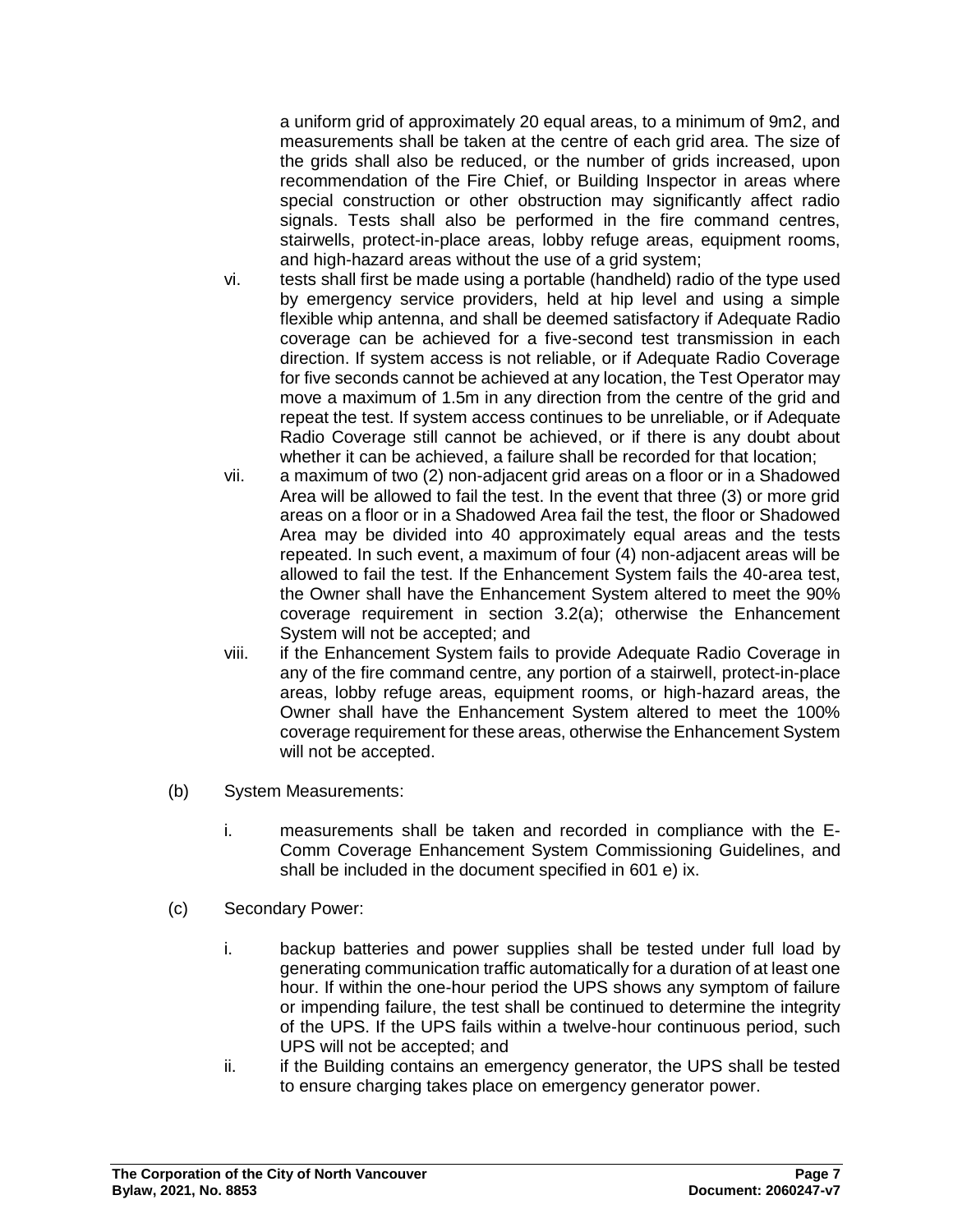- (d) System Monitoring:
	- i. tests shall be made using deliberate failures or simulations that activate each monitoring signal in section 504. Each test must also ensure that the signals are annunciated in compliance with section 505.
- (e) Documentation:

The Owner shall provide the following documentation to the Fire Department:

- i. complete drawings of the system as installed showing the location of all components;
- ii. design drawings sufficient to use as a baseline for future maintenance and testing;
- iii. the measured signal strength received at the donor antenna from the targeted E-Comm site;
- iv. other amplifier settings required for compliance with this bylaw or the requirements of E-Comm;
- v. signal strength measurements at each interior antenna;
- vi. an acceptance test report showing signal strength and/or bit error rate and the DAQ values for each required test grid, certified in accordance with section 603;
- vii. secondary power system design information and test results;
- viii. supervisory signals and fire alarm panel interconnection details and test results; and
- ix. an annual test procedures document sufficient to ensure future system compliance with this bylaw.

If any tests described in section 601 are not successful the Enhancement System will not be accepted.

## **602 – Annual Testing**

At least once per calendar year, at the sole cost of the Owner, the Owner shall retain a Test Operator to test all active components of the Enhancement System, including but not limited to all amplifiers, power supplies and back-up batteries, and shall keep a record of such tests for inspection by the Fire Chief or other inspector designated by the City. The Test Operator may adjust the amplifier gain if necessary to re-establish the gain recorded upon acceptance testing, and batteries and power supplies shall be tested under load for a period of at least one hour to verify that they will function properly during a power outage.

Additional tests or inspection of records may be conducted from time to time by the Fire Department at the discretion of the Fire Chief, after giving reasonable notice to the Owner. If the radio signal within the Building or within the Shadowed Area appears to have degraded, or if the tests show Inadequate Radio Coverage, the Owner of the Building is required to remedy the problem and restore the Enhancement System in a manner consistent with the original acceptance criteria in section 601, unless the Owner can demonstrate conclusively that the degradation is solely the result of external changes not under his or her control.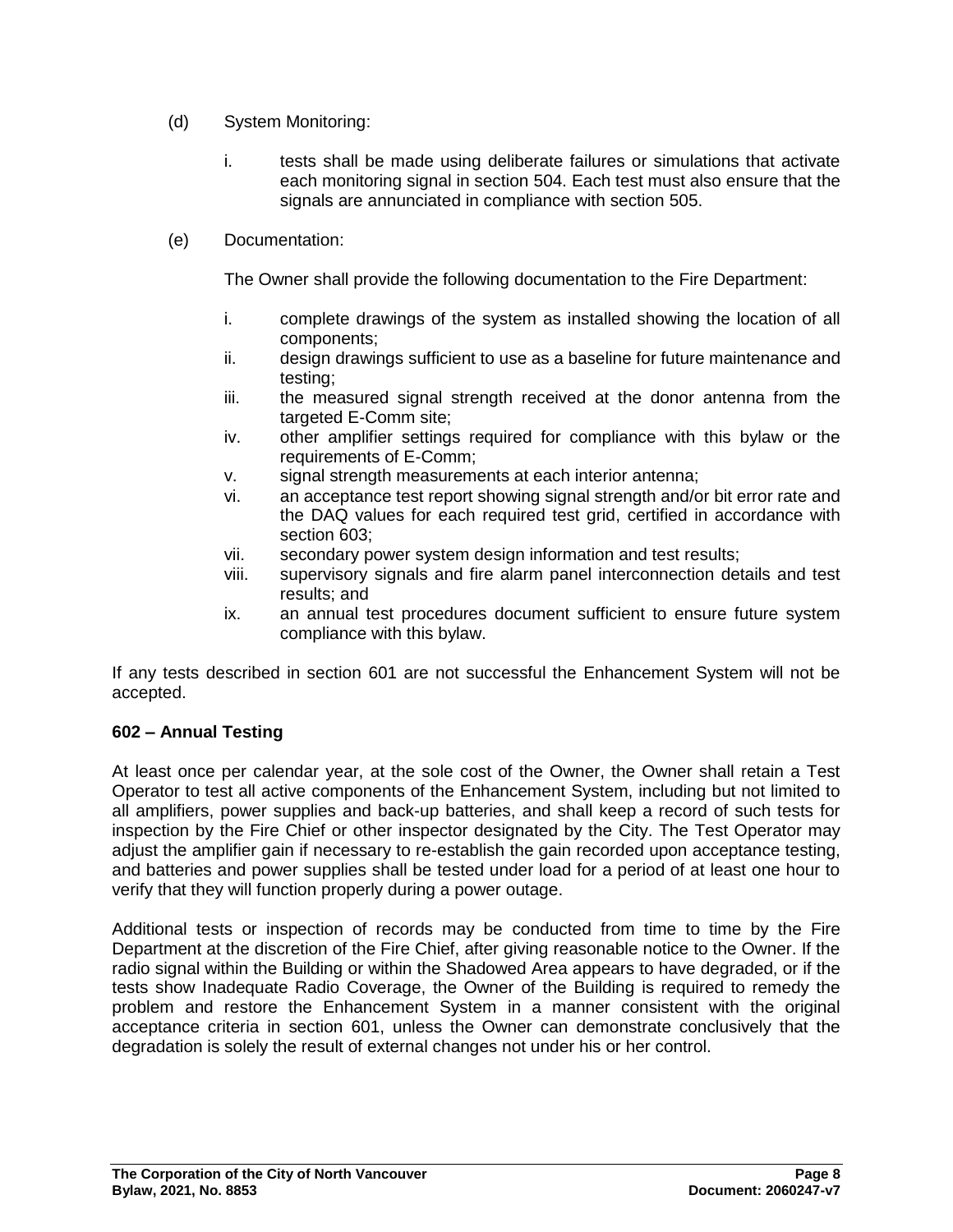### **603 – Test Reports**

Unless otherwise approved by the Fire Department, all test reports of tests described in Part 6 must be certified by a professional engineer registered in the Province of British Columbia and qualified in radio communications. Test reports will not be deemed conclusive or acceptable for the purposes of this Bylaw unless they bear the seal of a professional engineer.

### **604 – Test Equipment**

Portable radios used for DAQ testing must be of the same type used by the Fire Department. SINAD (ratio of signal-plus-noise-plus-distortion-to-noise-plus-distortion) Bit Error Rate (BER) and signal strength measurements shall be made using appropriate instrumentation acceptable to the Fire Chief. The Test Operator shall ensure that the Test Operator's radios and measurement equipment have been tested for conformance to design specification within twelve months prior to the conduct of Enhancement System acceptance tests or re-tests.

### **605 – Maintenance**

Enhancement Systems shall be maintained in operable condition at all times. The Fire Department shall be notified of any Enhancement System supervisory signal, either immediately that the signal is detected, but not later than (2) hours after the initial signal occurred. Supervisory signals regarding Enhancement System failure shall be reported immediately.

### **606 –System Upgrade**

If the Enhancement System fails to provide Adequate Coverage because of any technological change to the municipal fire services radio system, the Enhancement System shall be upgraded at the sole expense of the Owner, in order to maintain Enhancement System coverage as originally designed.

## **PART 7 – EXISTING ENHANCEMENT SYSTEMS**

## **701 – Minimum Compliance**

The Owner of a Building containing an existing Enhancement System:

- (a) That has provision to supply supervisory signals shall upgrade their fire alarm interconnection if necessary to comply with section 504 and 505 for all such signals present;
- (b) That has an emergency generator shall provide a connection from the generator to the Enhancement System UPS;
- (c) That provides less than 12 hours of secondary power shall upgrade the UPS to provide 12 hours of secondary power;
- (d) That does not have documented measurements as specified in 601 b) shall have those measurements taken and recorded in the next annual test report to ensure system compliance; and
- (e) That requires repairs shall ensure replacement components comply with the current requirements of this Bylaw.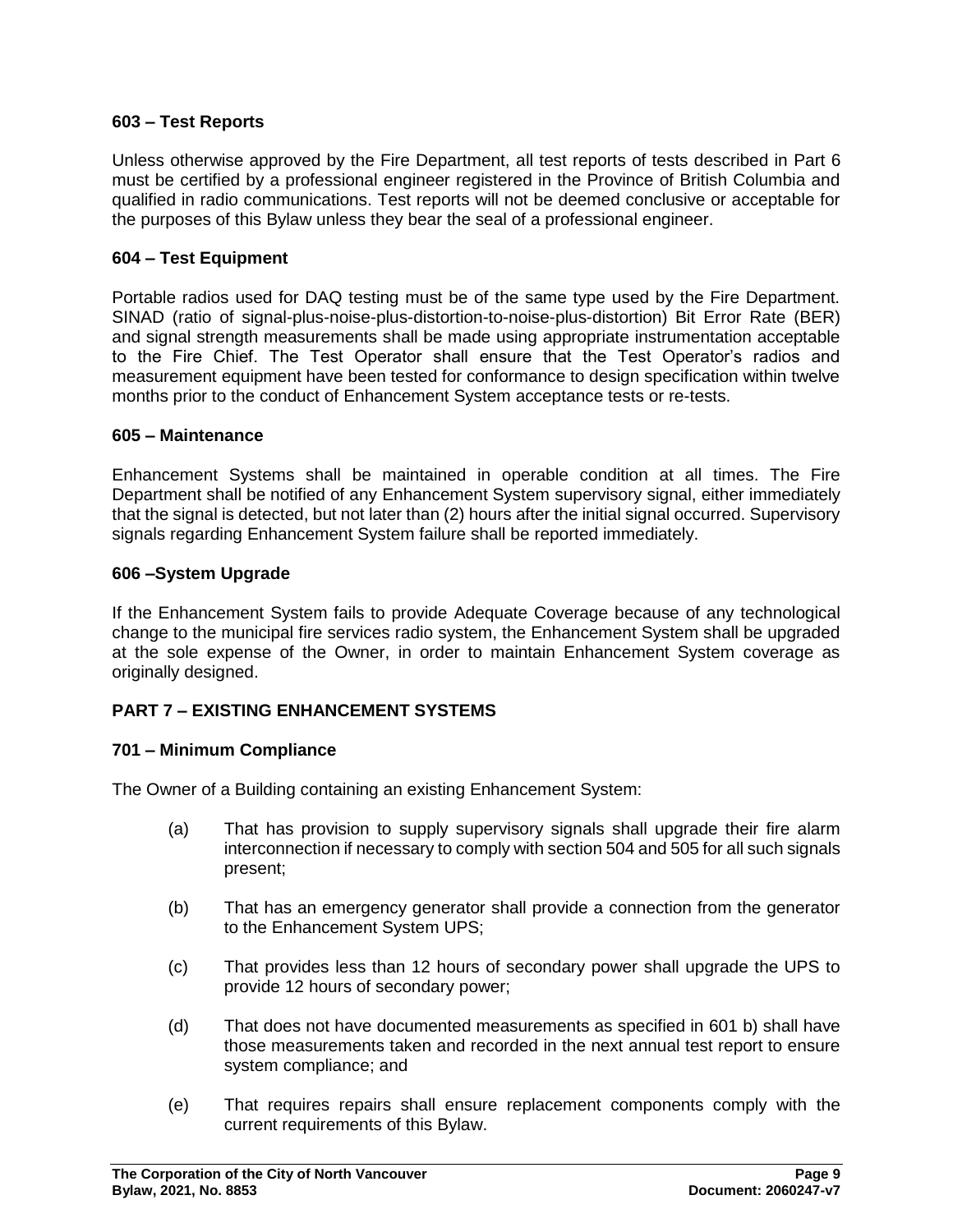## **PART 8 – PERMIT CONDITIONS**

**801** No Permit for occupancy of a Building shall be issued for any Building until the requirements of this Bylaw have been met to the satisfaction of the Building Inspector and Fire Chief.

### **PART 9 – RIGHT OF ENTRY**

**901** Every Owner or occupant of a Building shall, at all reasonable times, permit the Building Inspector, the Fire Chief, or their authorized designate to enter into and inspect any Building or structure to ascertain whether the regulations and provisions of this Bylaw are being obeyed and any person who refuses entry shall be in violation of the Bylaw and shall be liable to the penalties hereby imposed.

### **PART 10 – DEEMED NUISANCE**

**1001** The construction or erection of a Building which interferes with the City's fire services, law enforcement and other emergency related telecommunications networks shall constitute a nuisance because it threatens the health, safety and welfare of the residents and visitors to the City. In addition to any other remedies or enforcement procedures provided herein, the City may seek an injunction to restrain such a nuisance.

### **PART 11 – ENFORCEMENT**

### **1101 – Orders**

If the Fire Chief finds that any provision of this Bylaw has been contravened or has not be complied with, or has been complied with improperly or only in part, or that conditions exist in or about a Building or property to which the Bylaw applies and which constitutes a hazard to life or property or both, the Fire Chief may make an order to ensure full and proper compliance with this bylaw and, in particular, but without limiting the generality of the foregoing, Fire Chief may:

- (a) make recommendations to the Owner, occupier or lessee of the Building or property to correct the contravention or to ensure compliance with this Bylaw or to remove the hazards referred to in the Bylaw; or
- (b) make orders with respect to any of the matters referred to in this Bylaw; and

if the Owner, occupier or lessee does not comply with the requirements in subsection (a) and/or (b) above, the Fire Chief may take such action as the Fire Chief deems necessary to mitigate the hazard and may recover the costs and expenses of such action from the Owner, occupier or lessee, as applicable.

### **1102 – Standard of Work**

The Fire Chief may, where work being completed is not covered by this Bylaw or applicable codes, in the interest of safety adopt the latest edition of the National Fire Protection Association codes, standards, recommended practices and manuals by reference or equivalent.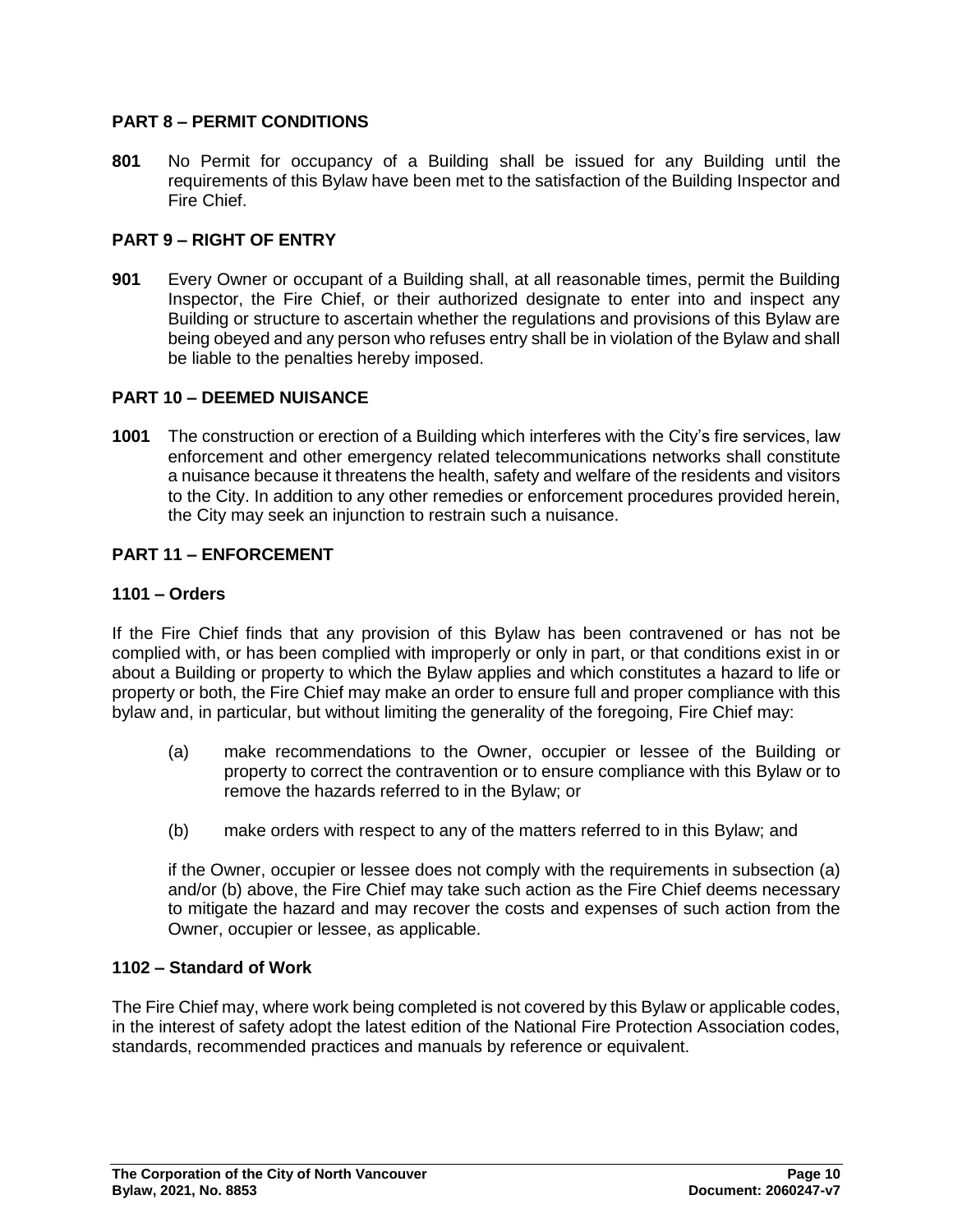## **1103 – Rejection of Work**

The Fire Chief may, after the examination of any work, issue a written rejection, which shall have the same force and effect as an order issued under Section 1101.

### **1104 – Form of Order**

An order made under this Bylaw shall be in writing and may be directed to the Owner, occupier or lessee of the Building or property in respect of which the order is made, or to any or all of them.

### **1105 – Serving of Order**

An order made under this Bylaw shall be served by delivering it or causing it to be delivered to the person to whom it is directed. An Owner, occupier or lessee of a Building or premises shall, after receipt of a violation report, inspection report or order, comply with it.

### **1106 – Appeal of Order to Fire Chief**

Any person against whom an order has been made under this Bylaw may, before the expiration of seven days after the service of the order, appeal to the Fire Chief, who shall review and shall amend, revoke or confirm the order appealed against or substitute another order.

#### **1107 – Cost Recovery**

The municipal fire service may recover the costs and expenses of providing service and/or assistance response as outlined in this Bylaw, jointly and severally from any person, Owner, occupier or lessee in control of the Building or premises.

#### **1108 – Designation of the Bylaw**

This Bylaw is designated pursuant to section 264 of the *Community Charter* as a bylaw that may be enforced by means of a ticket in the form prescribed and the Fire Chief, members and authorized Local Assistants to the Fire Commissioner, are designated to enforce this Bylaw by means of a ticket pursuant to section 264 of the *Community Charter*.

#### **1109 – Offences, Penalties and Enforcement**

Every person who violates a provision of this Bylaw, or consents, allows or permits an act or thing to be done in violation of a provision of this Bylaw, or who neglects to or refrains from doing anything required to be done by a provision of this Bylaw is guilty of an offence punishable upon summary conviction and is liable to a fine of not more than \$50,000.00 or to imprisonment for not more than six months or to both. Each day than an offence continues shall constitute a separate offence.

Pursuant to Section 264 of the *Community Charter*, any person designated as a Bylaw Enforcement Officer pursuant to the "Bylaw Notice Enforcement Bylaw, 2018, No. 8675" or is named as the enforcement officer pursuant to the "Ticket Information Utilization Bylaw, 1992, No. 6300" is hereby authorized and empowered to enforce the provisions of this Bylaw by Bylaw Notice or Municipal Ticket Information or as otherwise provided by this or any other Bylaw.